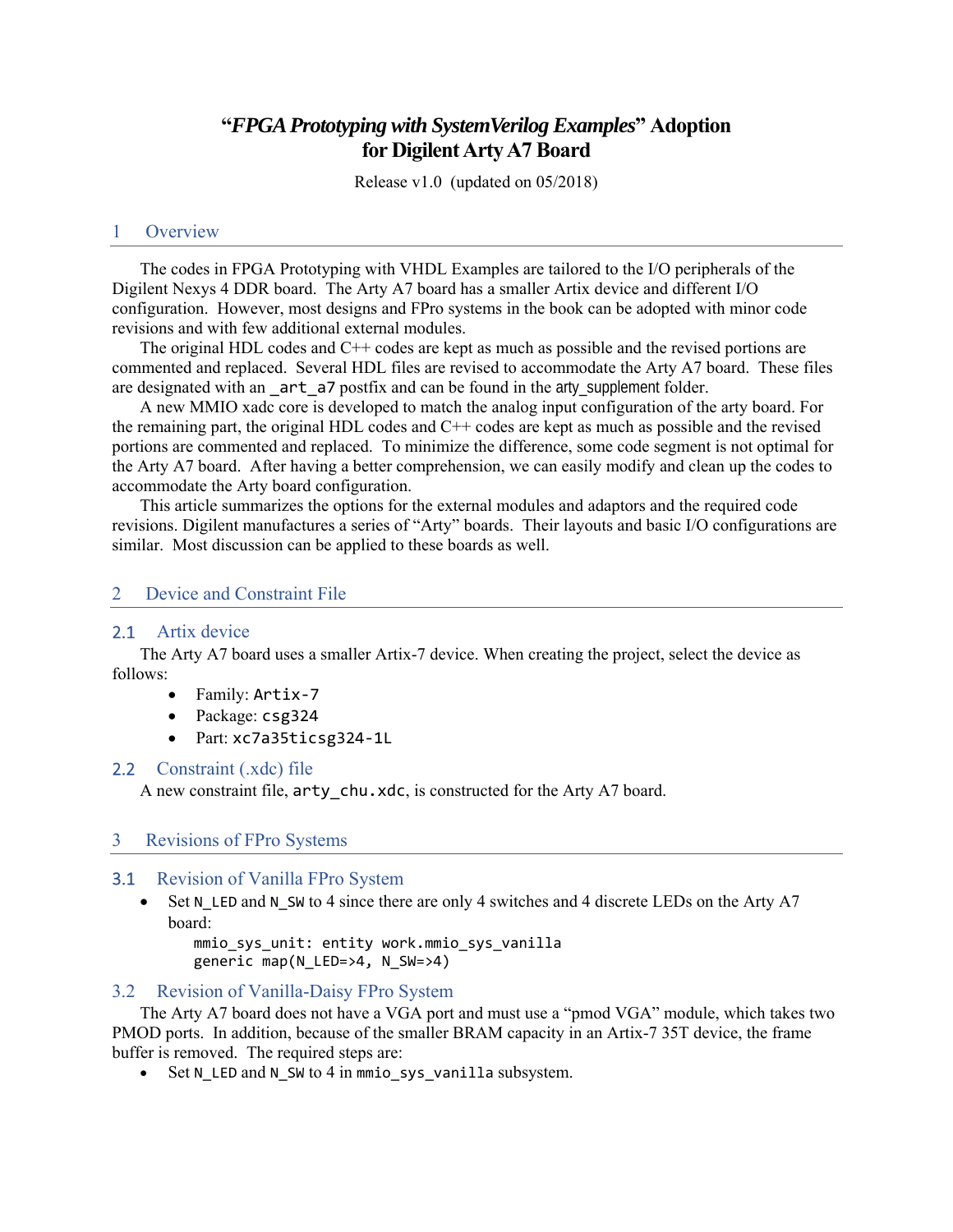Use PMOD JC and PMOD JD for the "pmod VGA" module (shown below).



*image source: digilentinc.com* 

- Use the revised video subsystem, video sys\_daisy\_no\_frame.
- Comment out the frame check routine in the testing program.

# 3.3 Revision of Sampler FPro System

The Arty A7 board lacks several I/O peripherals of the Nexys 4 DDR board but provides an Arduinolike header. We can route the corresponding signals to the Arduino header or one of the four PMODs. External modules can be added if desired. A new XADC MMIO core is developed to facilitate the Arty A7 configuration. The needed revisions for each MMIO IP core in the Sampler FPro system are summarized below:

- Timer core: no change.
- UART core: no change.
- GPO core for discrete LEDs: no change (the N\_LED generic is set to 4 at top-level).
- GPI core for slide switches: no change (the N\_SW generic is set to 4 at top-level).
- XADC core: The XADC configuration on the Arty A7 board is very different. A new MMIO core is constructed and the detail is discussed in a separate section below.
- PWM core: The PWM core is expanded to include 16 channels, in which 12 channels are connected to four tri-color LEDs on Arty A7 board and the other 4 channels are connected to the Arduino headers.
- Debounce core: no change.
- Seven-segment LED core: not used.
- SPI core: The Nexsys board contains an ADXL362 device (an accelerometer) and the SPI core is used to control the device. The Arty A7 board does not have any SPI device and the SPI signals (including a 3-bit slave-select ss n signal) are connected to the Arduino header. Any external modules with SPI interface can be used. If desired, the SPI signals can also be rerouted to a PMOD port of the Arty A7 board. The "pmod ACL2" module from Digilent contains the same ADXL362 device and can be used for testing.
- I2C core: The Nexsys 4 board contains an ADT7420 device (a temperature sensor) and the I2C core is used to control the device. The Arty A7 board does not have any I2C device and the I2C signals are connected to the Arduino header. Any external modules with I2C interface can be used. If desired, the I2C signals can also be rerouted to a PMOD port of the Arty A7 board. The "pmod TMP2" module from Digilent contains the same ADT7420 device and can be used for testing.
- PS2 core: The Arty A7 board does not have a PS2 port. If desired, the PS2 signals can also be rerouted to a PMOD port of the Arty A7 board. A "pmod PS2" module from Digilent can be used to connect a PS2 mouse or PS2 keyboard.
- DDFS core/ADSR core: The Nexsys 4 board routes the PDM audio signal to an active low-pass filter and then to an audio jack. The Arty A7 board does not contain this circuit. The pdm signal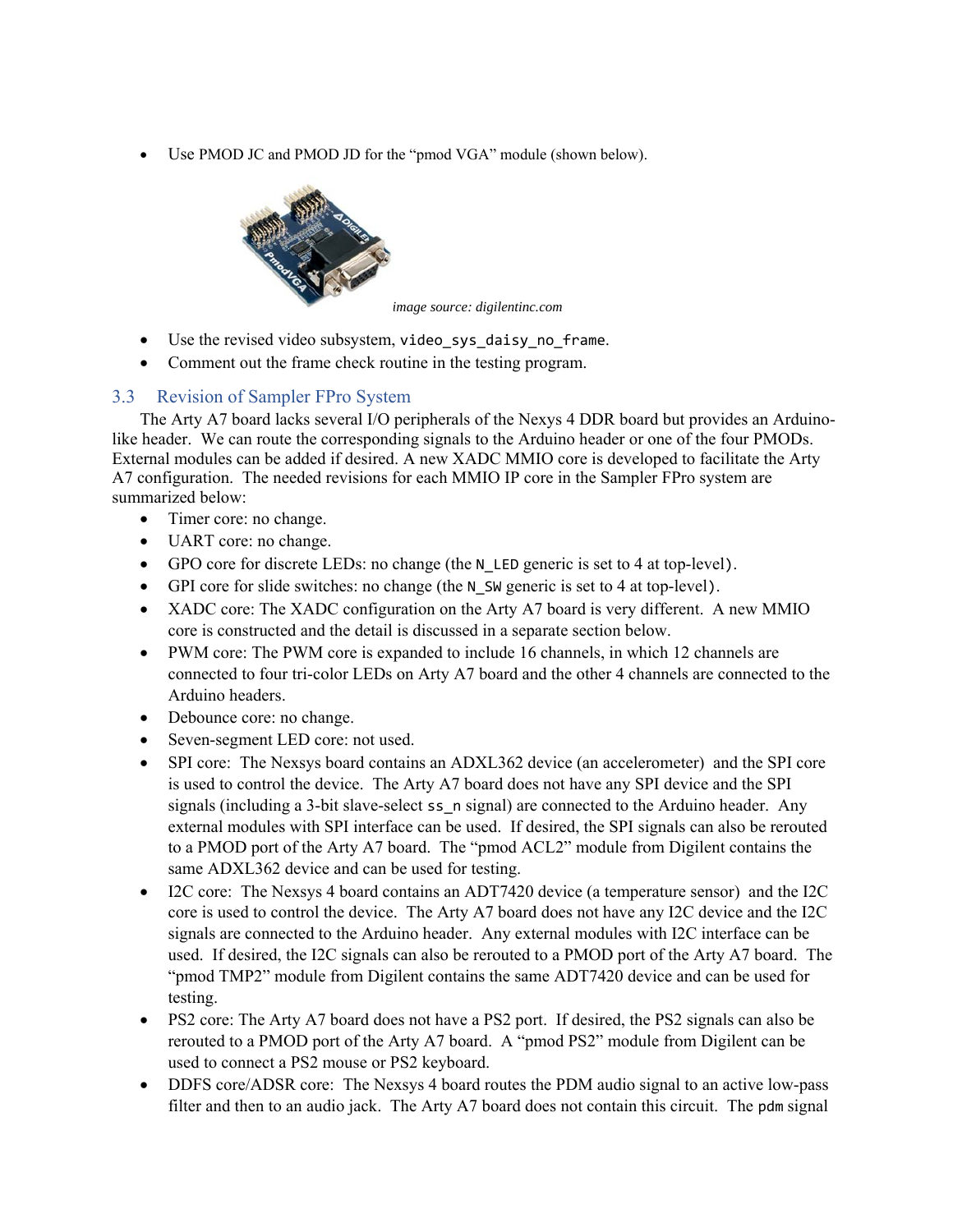from the DDFS core is connected the lower row of PMOD JA. The "pmod AMP2" module from Digilent contains a simple low-pass filter and a class-D audio amplifier as well as an audio jack. The module can be used instead. The pdm and ddfs sq wave signals are also connected to the Arduino header.

# 4 XADC MMIO Core

The Nexys 4 DDR board uses 4 channels of Artix's XADC macro cell and connect four pairs of differential analog input signals to the PMOD JXADC. The setup of the Arty A7 is very different. The XADC macro is configured as follows:

- 1 dedicated vp/vn channel
- $\bullet$  6 single-ended channels (pin a0 to a5) of Arduino header
- $\bullet$  3 differential channels (pin a6/a7, a8/a9, and a10/a11) of extended Arduino header
- 4 channels for onboard voltage and current measurement

A new XADC MMIO core, chu xadc arty a7 core, is developed to accommodate the Arty A7 board. It retrieves 16 auxiliary analog measurements (3 unused) plus the vp/vn, core temperature, and core voltage readings. A new driver class, XadcArtyCore, adds methods to retrieve raw data and convert them to adequate format. A sample screenshot of XADC reading is shown below:

| COM17 - PuTTY                       |  |  |
|-------------------------------------|--|--|
| FPGA die temp: 35.682               |  |  |
| FPGA Vcc/Icc: 0.951 / 0.114         |  |  |
| Supplied board voltage: 0.074       |  |  |
| 5V power V/I: 4.935 / 0.167         |  |  |
| vp/vn analog channel: 0.047         |  |  |
| analog channel/voltage: A0 / 3.254  |  |  |
| analog channel/voltage: A1 / 0.012  |  |  |
| analog channel/voltage: A2 / 0.004  |  |  |
| analog channel/voltage: A3 / 0.007  |  |  |
| analog channel/voltage: A4 / 0.006  |  |  |
| analog channel/voltage: A5 / 0.004  |  |  |
| analog channel/voltage: A6 / 0.066  |  |  |
| analog channel/voltage: A8 / 0.071  |  |  |
| analog channel/voltage: A10 / 0.074 |  |  |
|                                     |  |  |

## 5 Usage

An FPro system can be constructed on the Arty A7 board as follows:

- Download and decompress the zip file that contains the original source codes.
- Decompress the zip file that contains revised files (in arty supplement folder).
- Follow the instruction in the *Organization and Usage of Source Files of "FPGA Prototyping Using SystemVerilog Examples: MCS edition*" article associated with the original source files to construct an FPro system. Replace the revised files (those end with a \_arty\_a7 postfix) as needed.

## 6 Pre-built FPro System

A quick alternative to constructing an FPro system from source files is to import a pre-built Vivado (version v2017.2) project. Three compressed project files incorporate the three FPro systems used in Part II, III, and IV of the book and can be found on the companion website:

- Arty\_sv\_vanillia.xpr.zip: vanilla FPro system of Part II
- arty\_sv\_sampler.xpr.zip: sampler FPro system of Part III
- arty sv video.xpr.zip: vanilla-daisy FPro system of Part IV